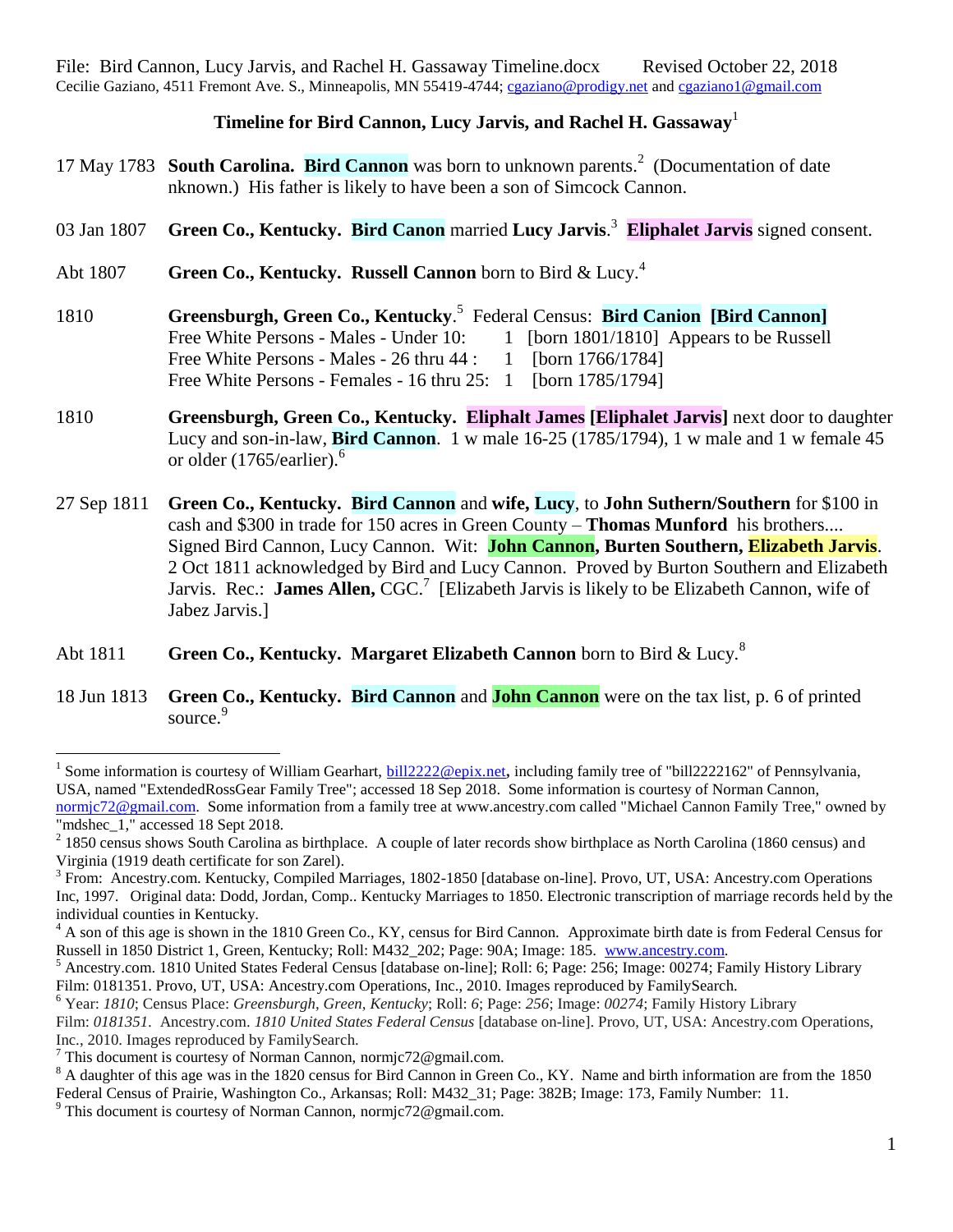Abt 1815 **Green Co., Kentucky. Lazarus Cannon** was born to Bird & Lucy.<sup>10</sup>

1811/1820 **Green Co., Kentucky. Unknown son Cannon** was born to Bird & Lucy.<sup>11</sup>

1820 **Campbellsville, Green Co., Kentucky**. 12 Federal Census: **Bird Cannon** Free White Persons - Males - Under 10: 2 [born 1811/1820] Lazarus and Unknown male Free White Persons - Males - 26 thru 44: 1 [born 1776/1794] Bird Sr. Free White Persons - Females - Under 10: 1 [born 1811/1820] Margaret Elizabeth Free White Persons - Females - 26 thru 44: 1 [born 1776/1794] Lucy

19 Oct 1822 **Green Co., Kentucky. Bird Cannon Jr.** was born to Bird & Lucy.<sup>13</sup> Source of date unknown.

Bef 1830 **Green Co., Kentucky.** Lucy (Jarvis) Cannon died. She was not in the 1830 census, below.

1830 **Green Co., Kentucky**. 14 Federal Census: **Bevd Camson [Bird Cannan]** Free White Persons - Males - 5 thru 9: 1 [born 1821/1825] Bird Jr. Free White Persons - Males - 40 thru 49: 1 [born 1781/1790] Bird Sr. Free White Persons - Females - 10 thru 14: 1 [born 1816/1820] Perhaps Margaret Elizabeth Slaves - Females - Under 10: 1

- 05 Mar 1831 **Barren Co., Kentucky. Bird Cannon** married **Rachel H. Gassaway** (Mother: **Nancy Gassaway**).<sup>15</sup>
- 10 Dec 1831 **Green Co., Kentucky. Louisa Cannon** born to Bird & Rachel. Source of date unknown.
- 10 Aug 1832 Green Co., Kentucky. Russell Cannon married Adeline Woodard.<sup>16</sup>

12 Jan 1833 **Green Co., Kentucky.** Land indenture from **Richard Steele** of Jefferson Co., KY, to **Byrd**  Cannon of Green Co.<sup>17</sup> It adjoined land Byrd/Bird was living on.

 $10$  A son of this age was in the 1820 census for Bird Cannon in Green Co., KY. A son of this age was not in Bird Cannon's household in 1830 or 1840.

<sup>&</sup>lt;sup>11</sup> A son of this age was in the 1820 census for Bird Cannon in Green Co., KY. A son of this age was not in Bird Cannon's household in 1830 or 1840.

<sup>&</sup>lt;sup>12</sup> Ancestry.com. 1820 United States Federal Census [database on-line]; Page: 61; NARA Roll: M33 20; Image: 73. Provo, UT, USA: Ancestry.com Operations, Inc., 2010. Images reproduced by FamilySearch.

<sup>&</sup>lt;sup>13</sup> A son of this age was in the 1830 census for Bird Cannon in Green Co., KY. No son of this age was in Bird's 1840 census household.

<sup>14</sup> Ancestry.com. 1830 United States Federal Census [database on-line]**;** Series: M19; Roll: 37; Page: 20; Family History Library Film: 0007816. Provo, UT, USA: Ancestry.com Operations, Inc., 2010. Images reproduced by FamilySearch.

<sup>&</sup>lt;sup>15</sup> Ancestry.com. Kentucky, County Marriage Records, 1783-1965 [database on-line]. Lehi, UT, USA: Ancestry.com Operations, Inc., 2016. Film Number: 000209752. Original data: Marriage Records. Kentucky Marriages. Madison County Courthouse, Richmond, Kentucky.

 $^{16}$  Green Co., Ky. Marriages 1793-1836 Book B, published by the Green Co Historical Society, undated, no copyright found. From: <http://files.usgwarchives.net/ky/green/vitals/marr/marrbkb.txt>

<sup>&</sup>lt;sup>17</sup> This document is courtesy of Norman Cannon, normjc72@gmail.com.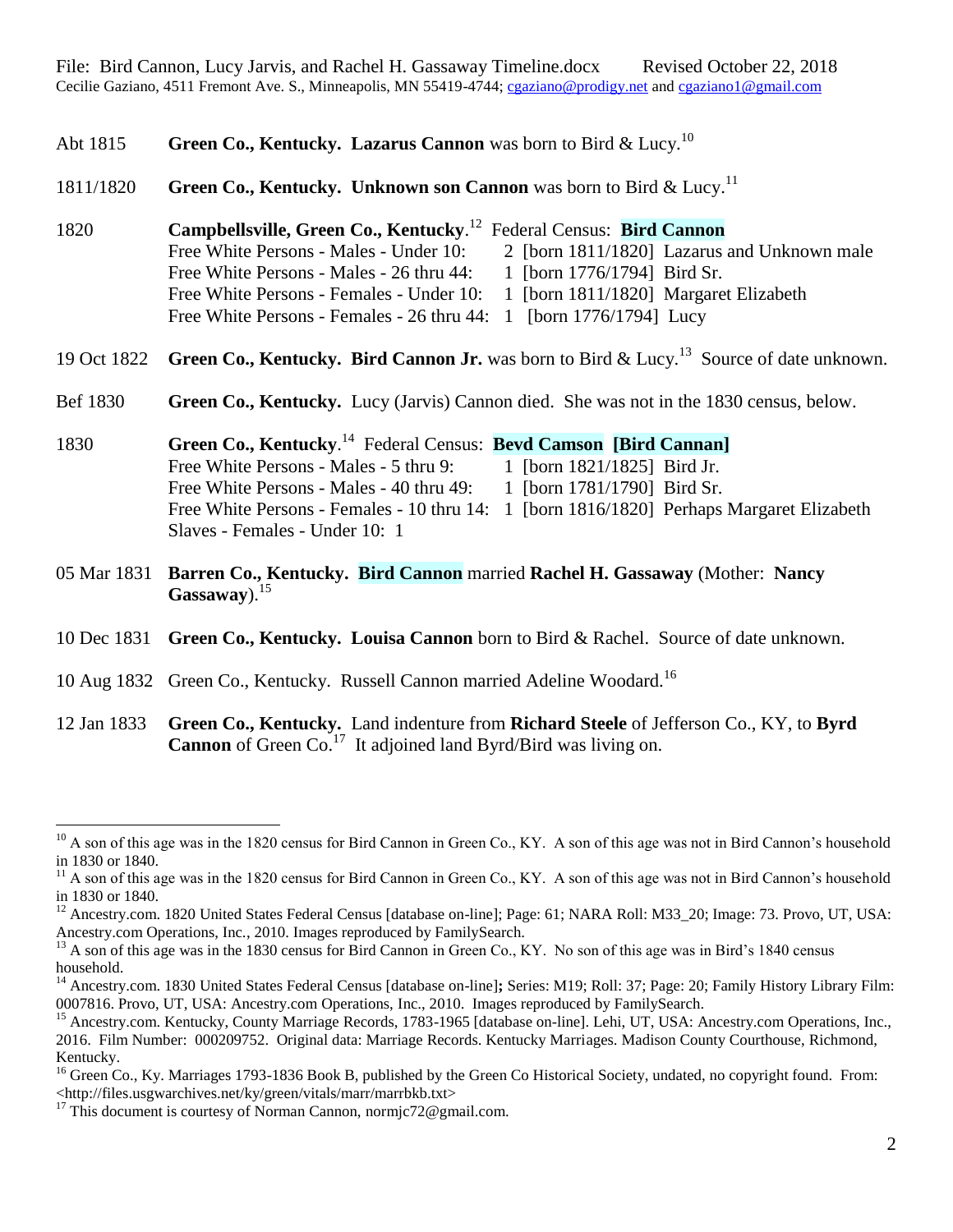- 27 Apr 1833 **Green Co., Kentucky. Byrd Cannon** purchased land from **Richard Steel**; deed recorded 29 Apr 1833 by **John Barn** or **Bamt**. 18
- Nov Ct. 1833 **Green Co., Kentucky. Byrd Cannon** petition postponed, subsequent petition remitted in part.<sup>19</sup> It stated that on 03 Oct 1833 Bird Cannon was fined \$9 for breach of the peace for fighting with **Daniel Myres**. He stated that he had a large family to support and needed this money.
- 28 Dec 1833 **Green Co., Kentucky. Zarel Oris Cannon** born to Bird & Rachel.<sup>20</sup> Parents: Bird Cannon, born in Va. [sic] and Susan [sic] Gassaway born in Va. [sic]
- 17 Jan 1836 **Green Co., Kentucky. Nancy Ellen Cannon** born to Bird & Rachel.<sup>21</sup>
- 07 Dec 1837 **Green Co., Kentucky. Lazarus Cannon** married **Matilda Fliers**. 22
- 25 Dec 1837 Green Co., Kentucky. Margaret Elizabeth Cannon mar. Henry Ross Calfee. No documentation.

| 1840 | Southern Division, Green Co., Kentucky. <sup>23</sup> Federal Census. Russell Cannon |  |  |  |  |  |  |
|------|--------------------------------------------------------------------------------------|--|--|--|--|--|--|
|      | Free White Persons - Males - Under 5:<br>1 [born 1836/1840] Richard B.               |  |  |  |  |  |  |
|      | 1 [born 1831/1835] Stamper<br>Free White Persons - Males - 5 thru 9:                 |  |  |  |  |  |  |
|      | 1 [born 1801/1810] Russell<br>Free White Persons - Males - 30 thru 39:               |  |  |  |  |  |  |
|      | 1 [born 1836/1840] Elizabeth<br>Free White Persons - Females - Under 5:              |  |  |  |  |  |  |
|      | 1 [born 1801/1810] Adeline<br>Free White Persons - Females - 30 thru 39:             |  |  |  |  |  |  |
| 1840 | Southern Division, Green Co., Kentucky. <sup>24</sup> Federal Census: Bird Cannon    |  |  |  |  |  |  |
|      | Home in 1840 (City, County, State): Southern Division, Green, Kentucky               |  |  |  |  |  |  |
|      | 1 [born 1836/1840] Zarel 1833?<br>Free White Persons - Males - Under 5:              |  |  |  |  |  |  |
|      | 1 [born 1781/1790] Bird Sr.<br>Free White Persons - Males - 50 thru 59:              |  |  |  |  |  |  |

Free White Persons - Females - Under 5: 1 [born 1836/1840] Nancy Ellen Free White Persons - Females - 5 thru 9: 1 [born 1831/1835] Louisa

- Free White Persons Females 15 thru 19: 1 [born 1821/1825] (Rachel's sister?)
- Free White Persons Females 20 thru 29:  $1$  [born  $1811/1820$ ]<sup>25</sup> (Rachel's sister?)
- Free White Persons Females 40 thru 49: 1 [born 1791/1800] Rachel c.1798
	- Free White Persons Females 60 thru 69: 1 [born 1771/1780] Probably Rachel's mother
- Slaves Males -10 thru 23: 1; Slaves Males -36 thru 54: 1; Slaves Females -10 thru 23: 1; Slaves - Females -24 thru 35: 1

<sup>&</sup>lt;sup>18</sup> This document is courtesy of Norman Cannon, normjc72@gmail.com.

<sup>&</sup>lt;sup>19</sup> This document is courtesy of Norman Cannon, normjc72@gmail.com.

 $20$  13 Dec 1919 Green Co., Kentucky, Death Certificate for Zarel Cannon, #32285, aged 86 years, 1 month, 15 days. This document is courtesy of Norman Cannon, normjc72@gmail.com.

<sup>&</sup>lt;sup>21</sup> Birth date in Green County, KY, is from her death certificate 27967 in Hart County, Kentucky. It states that her father was Burd Cannon, born in Virginia, and her mother was Rachel Gasaway, birthplace blank.

 $^{22}$  Green County, Kentucky, Marriage Book C, 1836-1861.

<sup>&</sup>lt;sup>23</sup> Ancestry.com. 1840 United States Federal Census [database on-line], Page: 164. Provo, UT, USA: Ancestry.com Operations, Inc., 2010. Images reproduced by FamilySearch.

<sup>&</sup>lt;sup>24</sup> Ancestry.com. 1840 United States Federal Census [database on-line]; Page: 166. Provo, UT, USA: Ancestry.com Operations, Inc., 2010. Images reproduced by FamilySearch.

 $25$  [not Margaret, m. 1837]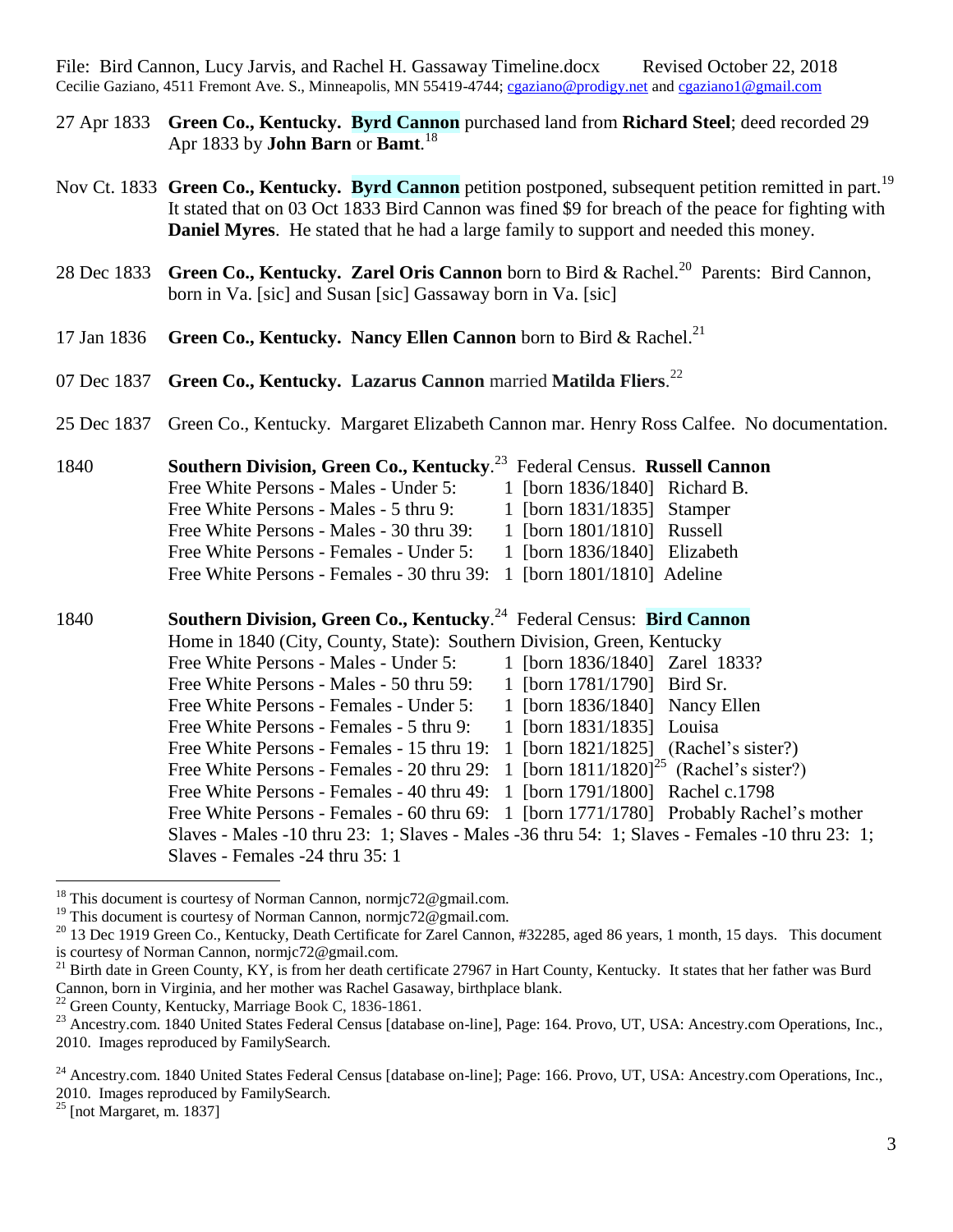1840 **Greensburgh, Green Co., Kentucky**. <sup>26</sup> Federal Census; **Henry R Calfee** Free White Persons - Males - Under 5: 1 [b. 1836/1840] William Free White Persons - Males - 30 thru 39:1 [b. 1801/1810] Henry Ross Free White Persons - Females - 30 thru 39:1 [b. 1801/1810] Margaret Elizabeth Slaves - Males - 24 thru 35: 1

13 Sep 1841 **Green Co., Kentucky. Fielden B. Hawks** borrowed \$300 for **Bird Cannon** and gave him a note signed "**William Hawks** by **F. B. Hawks**," according to a suit filed 18 Sept 1844. A Negro male slave named **George**, 17-18 years old, was held by Cannon as security; his labor was estimated as worth \$75 a year. Fielden Hawks wanted the money to redeem a slave named **Absolom** held as collateral by **Nathaniel Owens**. William Hawks died, a hopeless insolvent, and **Josiah Brummel** was his administrator. Fielden Hawkes claimed that George was his property. Cannon said George was very ill, and he was caring for him. The issue was whether George belonged to William Hawks or Fielden Hawks and whether the money was for William or Fielden. The judgment was to hire George out to the highest bidder.  $27$ 

- 18 Sep 1844 **Green Co., Kentucky.** Circuit Court Case 6317, **Bird Cannon** vs. **Fielden B. Hawks** and **Josiah Brummel**, Administrator of **William Hawks**, deceased. Judgment was rendered.
- 16 May 1845 **Pope Co., Arkansas. Bird Cannon (Jr.)** married **Jane Wilson** (who must have died soon afterward). $^{28}$
- 15 Apr 1847 **Swan Lake, Jefferson Co., Arkansas. Bird Cannon (Jr.)** married **Severine Gocio**. 29

1850 **District 1, Green Co., Kentucky**. 30 Federal Census. Lazarus Cannon household. Household Members: Name Age Birthplace **Lazrus Cannon** 34 abt 1816 Green County, KY Matildy Cannon 38 abt 1812 Green County, KY Therisa Cannon 11 abt 1839 Green County, KY Elipus Cannon 10 abt 1840 Green County, KY Lucy A Cannon 8 abt 1842 Green County, KY Coleman B Cannon 7 abt 1843 Green County, KY Beverly Cannon (male) 5 abt 1845 Green County, KY

<sup>&</sup>lt;sup>26</sup> Ancestry.com. 1840 United States Federal Census [database on-line], page 182. Provo, UT, USA: Ancestry.com Operations, Inc., 2010. Images reproduced by FamilySearch.

<sup>27</sup> Green County, Kentucky, Circuit Court Case 6317, 18 Sep 1844. Bird Cannon vs. Fielden B. Hawks and Josiah Brummel, Administrator of William Hawks, deceased.

<sup>28</sup> Ancestry.com. Arkansas, County Marriages Index, 1837-1957 [database on-line]. Provo, UT, USA: Ancestry.com Operations, Inc., 2011. Original data: "Arkansas County Marriages, 1838–1957." Index. FamilySearch, Salt Lake City, Utah, 2009, 2011. "Arkansas County Marriages, 1838–1957," database, FamilySearch; from Arkansas Courts of Common Pleas and County Clerks. Digital images of originals housed at various county courthouses in the State of Arkansas. Marriage records.

<sup>29</sup> Ancestry.com. *Arkansas, Compiled Marriages, 1779-1850* [database on-line]. Provo, UT, USA: Ancestry.com Operations Inc, 1997. Original data: Dodd, Jordan R, et. al.. *Early American Marriages: Arkansas to 1850*. Bountiful, UT, USA: Precision Indexing Publishers, 19xx.

<sup>30</sup> Ancestry.com. 1850 United States Federal Census [database on-line]; Roll: M432\_202; Page: 86A; Image: 177; family 98.. Provo, UT, USA: Ancestry.com Operations, Inc., 2009. Images reproduced by FamilySearch.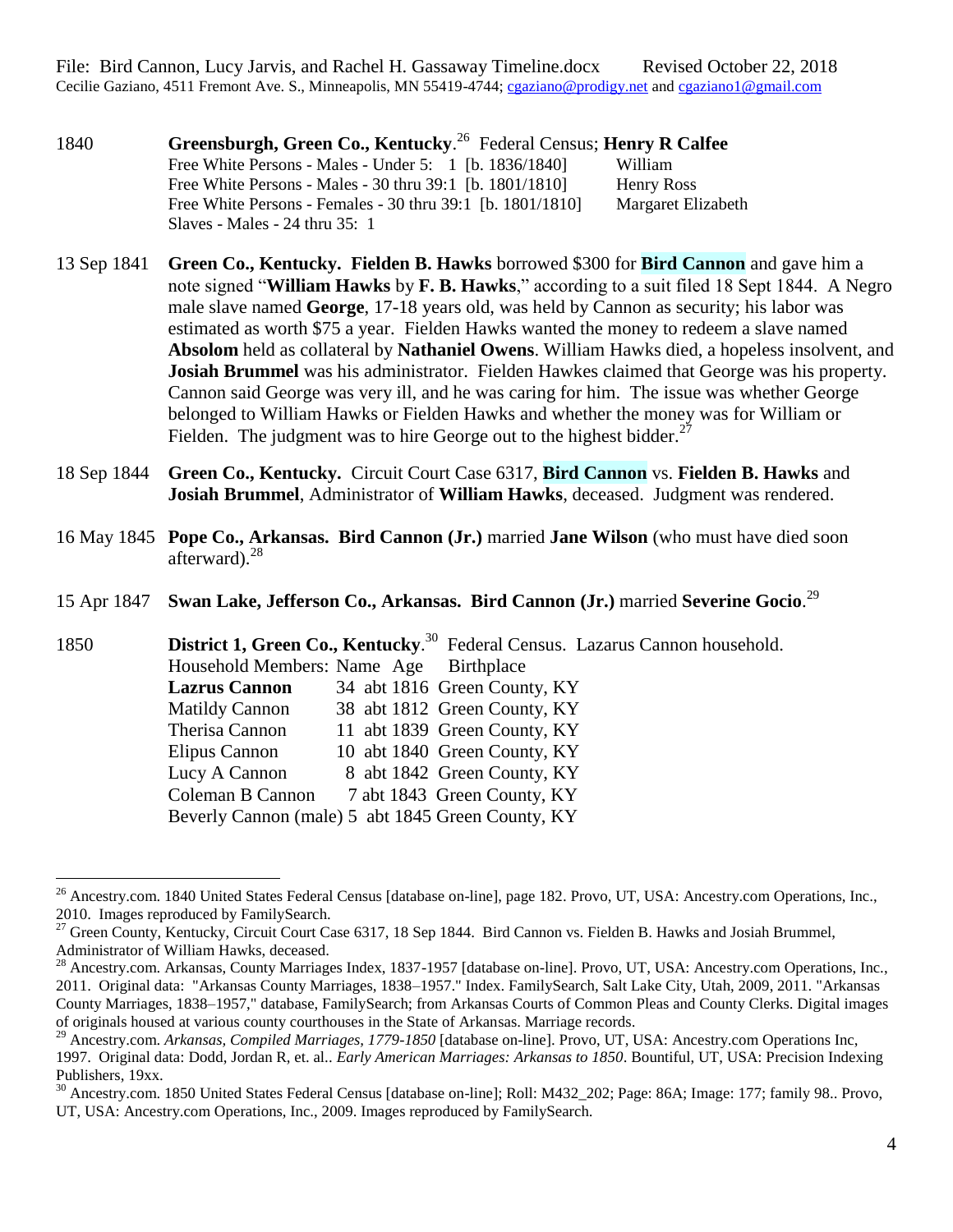| 1850 | District 1, Green Co., Kentucky. <sup>31</sup><br>Household Members: Name Age<br><b>Bird Cannon</b><br>Rachel Cannon<br>Louisa Cannon<br>Zarel Cannon<br>Nancy E Cannon                                                                                                                                            | 69 abt 1781<br>52 abt 1798<br>18 abt 1832<br>16 abt 1834<br>13 abt 1837                                                  | <b>Birthplace</b><br>South Carolina<br>Green County, Kentucky<br>Green County, Kentucky<br>Green County, Kentucky    | Federal Census: Bird Cannon, Sr., household.<br>Woodford County, Kentucky                                                                                    |
|------|--------------------------------------------------------------------------------------------------------------------------------------------------------------------------------------------------------------------------------------------------------------------------------------------------------------------|--------------------------------------------------------------------------------------------------------------------------|----------------------------------------------------------------------------------------------------------------------|--------------------------------------------------------------------------------------------------------------------------------------------------------------|
| 1850 | District 1, Green Co., Kentucky. Federal Census. <sup>32</sup><br>Household Members: Name<br><b>Russell Cannon</b><br><b>Adelene M Cannon</b><br>Harnper Cannon [Stamper]<br><b>Elizabeth Cannon</b><br>Richard B Cannon<br>Percy C Cannon<br>Newton W Cannon<br><b>Adeline F Cannon</b>                           | Age<br>43 abt 1807<br>42 abt 1808<br>16 abt 1834<br>14 abt 1836<br>11 abt 1839<br>9 abt 1841<br>7 abt 1843<br>6 abt 1844 | Birthplace                                                                                                           | Green County, KY<br>Green County, KY<br>Green County, KY<br>Green County, KY<br>Green County, KY<br>Green County, KY<br>Green County, KY<br>Green County, KY |
| 1850 | Household Members: Name Age<br><b>Bird Cannon</b><br><b>Sevrine Cannon</b><br>John Cannon                                                                                                                                                                                                                          | 28 Abt 1822 Kentucky<br>20 Abt 1830 Arkansas<br>3 Abt 1847 Arkansas                                                      | Birthplace                                                                                                           | Old River, Arkansas Co., Arkansas. <sup>33</sup> Federal Census of Bird Cannon (Jr.) household.                                                              |
| 1850 | Prairie, Washington Co., Arkansas. Federal Census. <sup>34</sup><br>Household Members: Name<br>Henry K Calfee [Henry R Calfee]<br><b>Margaret Calfee</b><br>John Calfee<br>Zuingles Calfee <sup>35</sup> (male)<br>Athelia Calfee (female)<br>Henry Calfee <sup>36</sup><br><b>Margaret Calfee</b><br>David Calfee |                                                                                                                          | Age<br>45 abt 1805<br>40 abt 1810<br>11 abt 1839<br>9 abt 1841<br>7 abt 1843<br>3 abt 1847<br>abt 1847<br>1 abt 1849 | Birthplace<br>Virginia<br>Kentucky<br>Kentucky<br>Kentucky<br>Kentucky<br>Arkansas<br>Arkansas<br>Arkansas                                                   |

## 09 Feb 1857 **Green Co., Kentucky. Nancy Ellen Cannon** married **John Roundtree**. 37

<sup>&</sup>lt;sup>31</sup> Ancestry.com. 1850 United States Federal Census [database on-line]; Roll: M432\_202; Page: 90B; Image: 186. Family Number: 161. Provo, UT, USA: Ancestry.com Operations, Inc., 2009. Images reproduced by FamilySearch.

<sup>&</sup>lt;sup>32</sup> Ancestry.com. 1850 United States Federal Census [database on-line]; Roll: M432\_202; Page: 90A; Image: 185. Provo, UT, USA: Ancestry.com Operations, Inc., 2009. Images reproduced by FamilySearch.

<sup>33</sup> Ancestry.com. *1850 United States Federal Census* [database on-line]; Roll: M432\_25; Page: 12B; Image: 29. Provo, UT, USA: Ancestry.com Operations, Inc., 2009. Images reproduced by FamilySearch.

<sup>&</sup>lt;sup>34</sup> Ancestry.com. 1850 United States Federal Census [database on-line]; Roll: M432\_31; Page: 382B; Image: 173, Family Number: 11.. Provo, UT, USA: Ancestry.com Operations, Inc., 2009. Images reproduced by FamilySearch.

<sup>&</sup>lt;sup>35</sup> 24 Aug 1840 White Randolph Calfee.

<sup>&</sup>lt;sup>36</sup> Henry Bird Calfee, b. May 1847 KY, according to Find A Grave.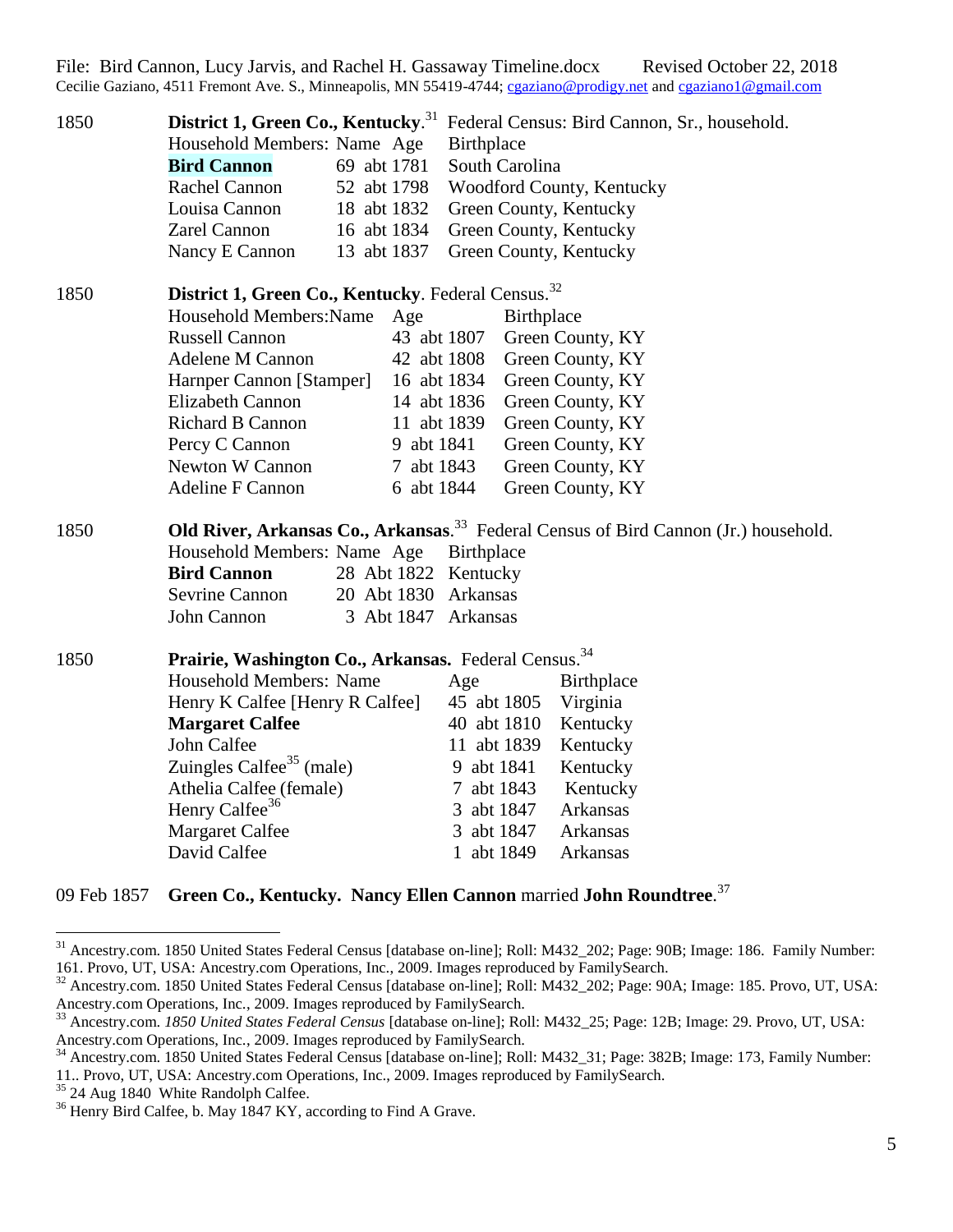| 1860 |                                                                                               |             |          | District 2, Green Co., Kentucky. <sup>38</sup> Federal Census: Bird Cannon household. |  |  |
|------|-----------------------------------------------------------------------------------------------|-------------|----------|---------------------------------------------------------------------------------------|--|--|
|      | Household Members: Name Age                                                                   |             |          | Birthplace                                                                            |  |  |
|      | <b>Bird Cannon</b>                                                                            | 79          | abt 1781 | North Carolina                                                                        |  |  |
|      | Rachel H Cannon                                                                               | 55          | abt 1805 | North Carolina                                                                        |  |  |
|      | Louisa Cannon                                                                                 | 28          |          | abt 1832 North Carolina                                                               |  |  |
|      | Zerel Cannon                                                                                  | 26          | abt 1834 | North Carolina                                                                        |  |  |
| 1860 | Ruddell, Independence Co., Arkansas. <sup>39</sup> Federal Census; Post Office: Batesville.   |             |          |                                                                                       |  |  |
|      | Household Members: Name Age                                                                   |             |          | <b>Birthplace</b>                                                                     |  |  |
|      | <b>Adaline Cannon</b>                                                                         | 51 abt 1809 |          | Kentucky                                                                              |  |  |
|      | Jonathan S Cannon                                                                             | 23 abt 1837 |          | Kentucky                                                                              |  |  |
|      | Elizabeth J Cannon                                                                            | 21 abt 1839 |          | Kentucky                                                                              |  |  |
|      | Penrey C Cannon                                                                               | 17 abt 1833 |          | Kentucky [Perry]                                                                      |  |  |
|      | <b>Auston W Cannon</b>                                                                        | 15 abt 1845 |          | Kentucky [Newton W.]                                                                  |  |  |
|      | Francis A Cannon                                                                              | 14 abt 1846 |          | Kentucky [Frances, female]                                                            |  |  |
| 1860 | Old River, Arkansas Co., Arkansas. Federal Census, Bird Cannon (Jr.) household. <sup>40</sup> |             |          |                                                                                       |  |  |
|      | Household Members: Name Age                                                                   |             |          | <b>Birthplace</b>                                                                     |  |  |
|      | Lewis Getio                                                                                   | 58          | Abt 1802 | Arkansas                                                                              |  |  |
|      | William P Getio                                                                               | 25          |          |                                                                                       |  |  |
|      | James Getio                                                                                   | 20          |          |                                                                                       |  |  |
|      | John Getio                                                                                    | 14          |          |                                                                                       |  |  |
|      | <b>Bird Cannon</b>                                                                            | 35          | Abt 1825 | Kentucky                                                                              |  |  |
|      | Severeen Cannon                                                                               | 30          | Abt 1830 | <b>Arkansas</b>                                                                       |  |  |
|      | Mary Cannon                                                                                   | 9           | Abt 1851 | Arkansas                                                                              |  |  |
|      | <b>Bird Cannon</b>                                                                            | 3           | Abt 1857 | Arkansas                                                                              |  |  |
|      | <b>William Cannon</b>                                                                         | 4/12        | Abt 1860 | Arkansas                                                                              |  |  |
|      | <b>Harrison Brent</b>                                                                         | 33          |          |                                                                                       |  |  |
|      | Mary Ann Brent                                                                                | 24          |          |                                                                                       |  |  |
|      | James Brown                                                                                   | 3           |          |                                                                                       |  |  |

<sup>&</sup>lt;sup>37</sup> "Kentucky, County Marriages, 1797-1954," database with images, FamilySearch(https://familysearch.org/ark:/61903/1:1:FW16-P4K : accessed 21 September 2018), W. J. Bleakemon and Louisa Cannon, 24 Dec 1860; citing , Green, Kentucky, United States, Madison County Courthouse, Richmond; FHL microfilm 1,877,085.

<sup>&</sup>lt;sup>38</sup> Ancestry.com. 1860 United States Federal Census [database on-line]; Roll: M653 370; Page: 589; Dwelling Number: 369/ Family Number: 365; Post Office: Greensburg. Family History Library Film: 803370. Provo, UT, USA: Ancestry.com Operations, Inc., 2009.

<sup>39</sup> Ancestry.com. 1860 United States Federal Census [database on-line]Roll: M653\_43; Page: 30; Family History Library Film: 803043. Provo, UT, USA: Ancestry.com Operations, Inc., 2009. Images reproduced by FamilySearch.

<sup>40</sup> Ancestry.com. *1860 United States Federal Census* [database on-line]; Roll: *M653\_37*; Page: *98*; Family History Library Film: 803037. Provo, UT, USA: Ancestry.com Operations, Inc., 2009. Images reproduced by FamilySearch.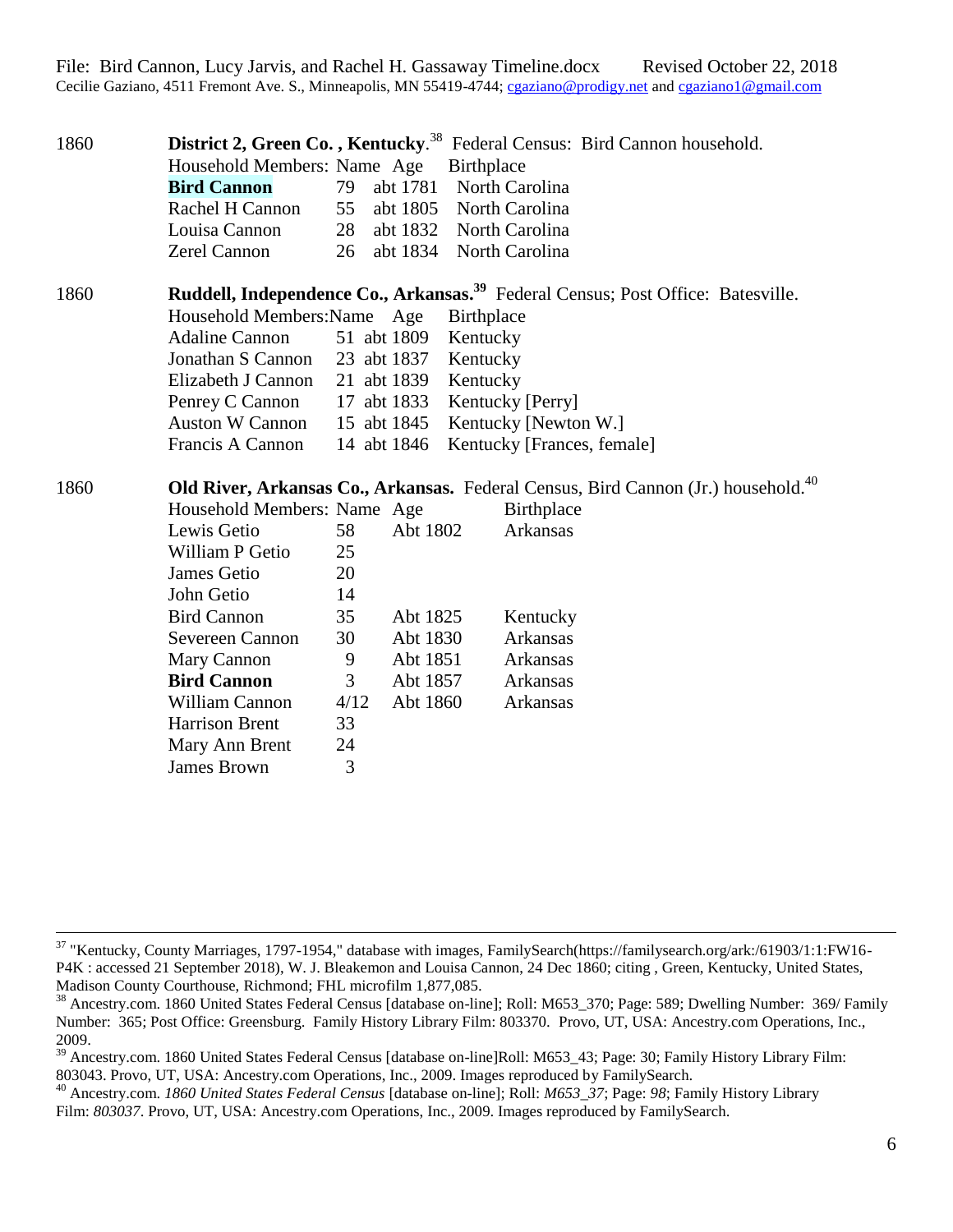File: Bird Cannon, Lucy Jarvis, and Rachel H. Gassaway Timeline.docx Revised October 22, 2018 Cecilie Gaziano, 4511 Fremont Ave. S., Minneapolis, MN 55419-4744; [cgaziano@prodigy.net](mailto:cgaziano@prodigy.net) and [cgaziano1@gmail.com](mailto:cgaziano1@gmail.com)

1860 **Fayetteville, Washington Co., Arkansas.** Federal Census.<sup>41</sup> Household Members: Name Age Birthplace Heny Calfry [Henry] 53 abt 1807 Indiana Occupation: Tinner **Margarett Calfry** 51 abt 1809 Kentucky William Calfry 22 abt 1838 Kentucky Randolph Calfry 20 abt 1840 Kentucky Margarett Calfry 14 abt 1846 Arkansas Henry Calfry 14 abt 1846 Arkansas David Calfry 12 abt 1848 Arkansas Manifiel Calfry 9 abt 1851 Arkansas Mary Clark 23 abt 1837 Tennessee School teacher James Clark 3 abt 1857 Arkansas

- 18 Apr 1860 **Independence Co., Arkansas. Lazarus Cannon** married **Amanda E. Lyles**. Both resided in Independence County.<sup>42</sup> (Neither was found in later censuses.)
- 24 Dec 1860 **Green Co., Kentucky. Louisa Cannon** married **William J. Blakeman**. 43
- Abt 1866 Green Co., Kentucky. Zarel Oris Cannon married Louisa Villas Hutcheson. (No proof found.)
- 05 Mar 1867 **Green Co., Kentucky.** Bird Cannon (Sr.) died. (Documentation of date unknown)

1870 **Precinct 3, Green Co., Kentucky.** Federal Census.<sup>44</sup>

| Household Members: Name Age |               | Birthplace |
|-----------------------------|---------------|------------|
| Gerl Canon [Zarel]          | 36 abt 1834   | Kentucky   |
| Louisa Canon                | 26 abt 1844   | Kentucky   |
| Louellen Canon              | 2 abt 1868    | Kentucky   |
| Mary E Canon                | 2 abt 1868    | Kentucky   |
| Susan H Canon               | 2/12 abt 1870 | Kentucky   |
| <b>Rachal H Canon</b>       | 73 abt 1797   | Kentucky   |
|                             |               |            |

<sup>&</sup>lt;sup>41</sup> Ancestry.com. 1860 United States Federal Census [database on-line]; Roll: M653 52; Page: 623; Family History Library Film: 803052. Provo, UT, USA: Ancestry.com Operations, Inc., 2009. Images reproduced by FamilySearch.

<sup>42</sup> Ancestry.com. *Arkansas, County Marriages Index, 1837-1957* [database on-line]. Provo, UT, USA: Ancestry.com Operations, Inc., 2011. Original data: "Arkansas County Marriages, 1838–1957." Index. FamilySearch, Salt Lake City, Utah, 2009, 2011. "Arkansas County Marriages, 1838–1957," database, FamilySearch; from Arkansas Courts of Common Pleas and County Clerks. Digital images of originals housed at various county courthouses in the State of Arkansas. Marriage records.

<sup>43</sup> "Kentucky, County Marriages, 1797-1954," database with images, FamilySearch(https://familysearch.org/ark:/61903/1:1:FW16- P4K : accessed 21 September 2018), W. J. Bleakemon and Louisa Cannon, 24 Dec 1860; citing , Green, Kentucky, United States, Madison County Courthouse, Richmond; FHL microfilm 1,877,085.

<sup>44</sup> Ancestry.com. 1870 United States Federal Census [database on-line]; Roll: M593\_465; Page: 461A; Family History Library Film: 545964. Provo, UT, USA: Ancestry.com Operations, Inc., 2009. Images reproduced by FamilySearch.